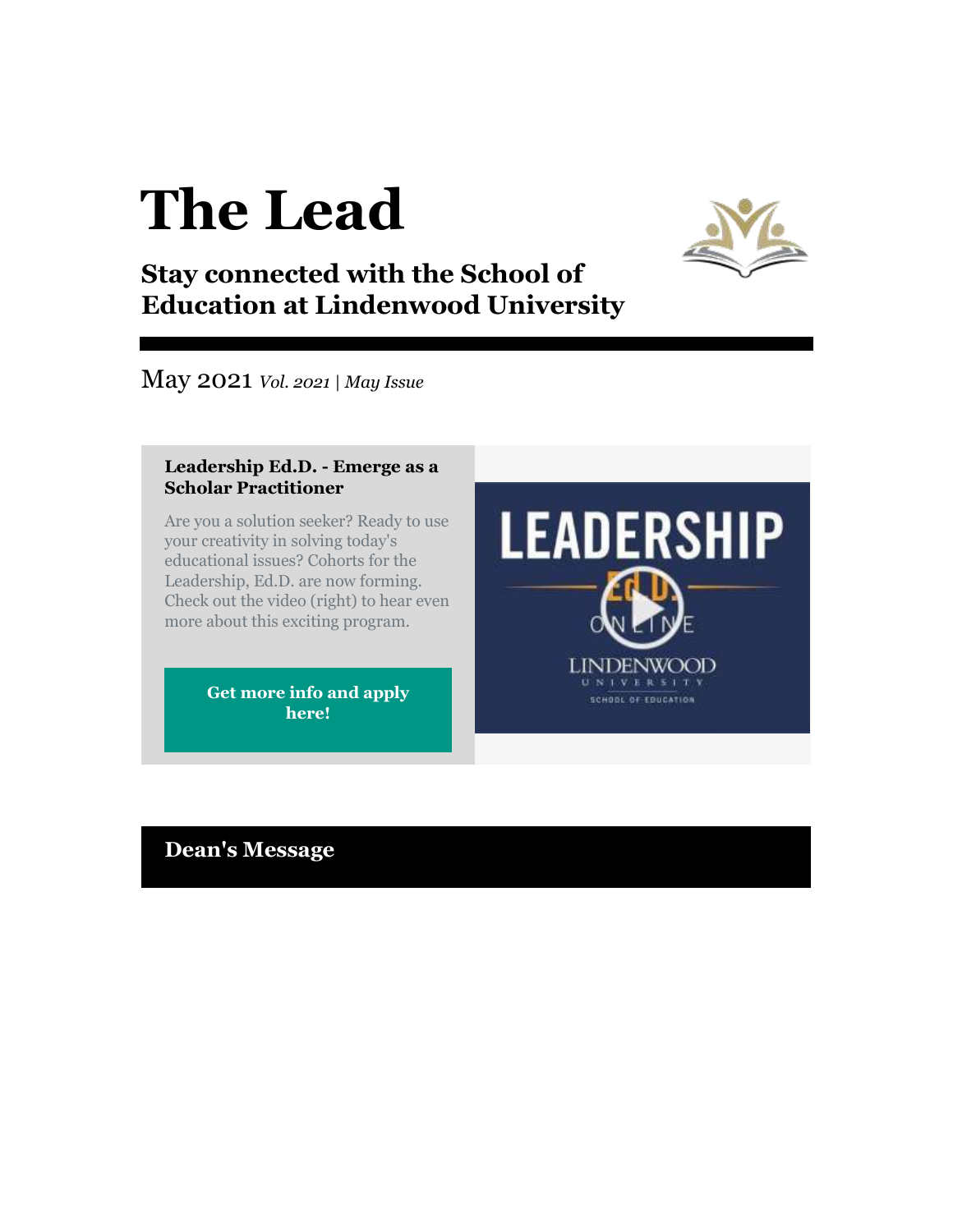#### Greetings everyone,

No matter how many times we have all declared that this past year has been difficult, it is worth declaring again that this past academic year has indeed been an unprecedented challenge, in so many ways. And yet the School of Education and Human Services has made great strides in the face of these challenges.

We have not only sustained both in spirt and intent, but have together realized significant innovations in our programming and teaching. Our students continue to



excel, and our graduates are being recognized for their professional contributions. As we mark the end of this academic year, I would like to thank everyone both within and outside of the School for the determined efforts they have made to ensure the quality, relevance, and accessibility of our programs. I am particularly indebted to the faculty, staff and the administrative team who together have worked tirelessly, and often under great pressure, to advance the School's vision and mission despite trying circumstances. As the spring session comes to an end, and the health crisis slowly abates, I am hopeful that everyone will find time to reflect on the past year and take great pride in a job done exceptionally well.

Please enjoy this May edition of *The Lead*. As always, your feedback is welcome and encouraged.

Very best,

Andrey Aleffled

Anthony Scheffler, Ph.D. Dean, Lindenwood School of Education

## **Student Reflection - Delanie**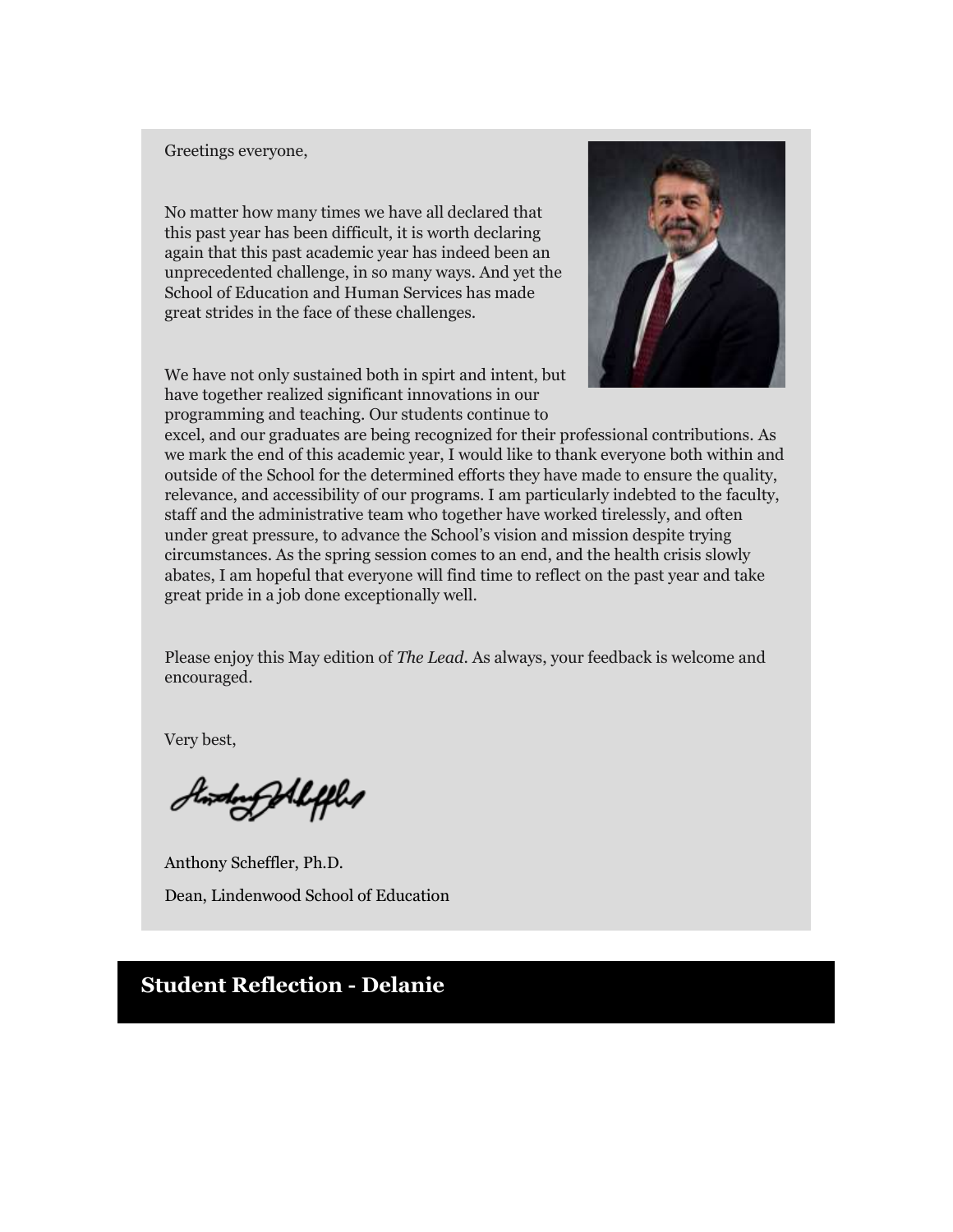I have always known that I wanted to be a teacher. From a very young age, I would spend nearly every free minute in my basement playing school with my baby dolls and my younger sister. I was always the teacher because the teacher graded the papers with the fun stickers and got to decorate the school room. As I went through elementary, middle, and high school, my view of a teacher's job changed, but my dream never did. Each year, I was paired with teachers who truly inspired, encouraged, and supported me. As I got older, I quickly



realized that teaching was not so much about the creative bulletin boards- instead it was a lot more about the impact that you leave behind. I remember my elementary school teachers by their positive energy and ability to make each day memorable and engaging. My middle school teachers showed me and my classmates love during some of the most transformative years of our lives. Some of my favorite high school teachers are the ones who took the time to personally get to know me, even though I was one of two thousand students in the building. When I transferred to Lindenwood, the professors that surrounded me and taught me were experienced and still raving about their career choice. They were the perfect representation of teachers who were truly born to teach. They inspired, they taught, and they were eager to help the future generation of teachers learn to love the field of education as well.

After graduating in December 2020 with my Bachelor's Degree in Elementary Education, I decided to immediately begin my Master's in Curriculum and Instruction. Without the support of Lindenwood, along with the knowledge and confidence that I have gained from my time at this university, I would not be where I am today. In March, I interviewed for a fifth grade position at the elementary school that I attended during third, fourth, and fifth grade. Shortly after, I accepted my dream job! As if this opportunity wasn't already special enough, I will actually be teaching next year alongside my very own fifth grade teacher. My first year of teaching will undoubtedly be one to remember for many reasons. I am thankful to Lindenwood, my professors, and all of my former teachers for helping me to achieve the dream that I have had for a very long time. All of these wonderful role models have shaped me into the teacher that I am today, and they have definitely left their mark on me. Now, I hope to do the same for my future students!

#### **Featured Stories**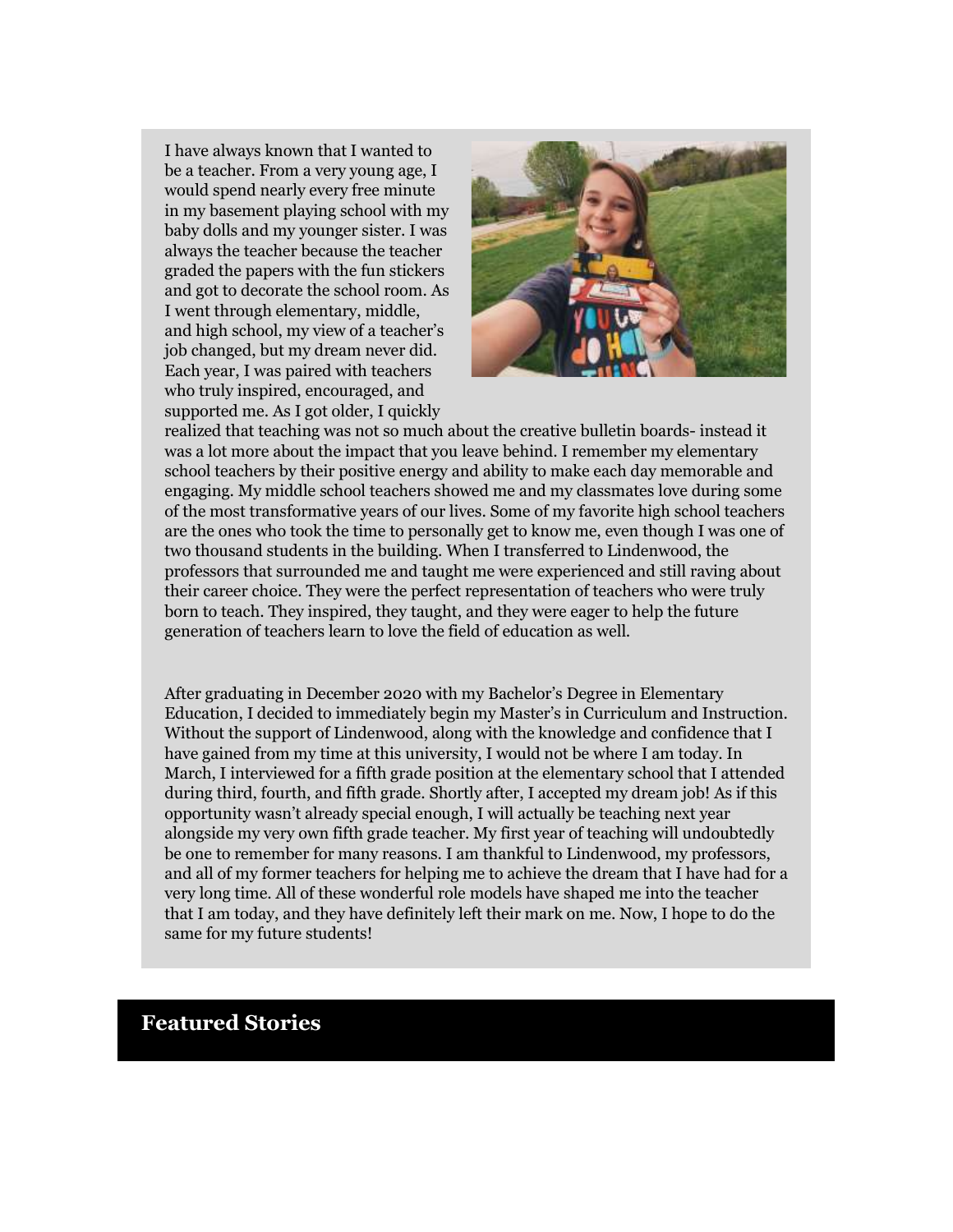#### **School of Education 2021 Honors Convocation**

On April 18, the School of Education held its 2021 Honors Convocation.

The virtual event was a huge success and we are proud to feature the below award winners.



- Myron Burr Bertha Floyd, Lifetime Learner Award
- John Thompson Francis and Elizabeth Huss Graduate Award in Education Administration
- Breanna Wright Genevieve Flowers Elementary Education Award
- Ryan Pruett Richard and Karen Boyle Special Education Award
- Tracy Bednarick-Humes Lois A. Evans Gifted Education Award
- Kirsten Martin Larry Doyle Secondary Education Award
- Torie Catanzaro Dorothy Doyle Library Service Award
- Gina Hartman Alvin M. Francis Award in Educational Leadership
- Holly Zeiger Sue Spellmann Graduate Award in Education
- Ashley Hayes Social Work Award
- Ethel Shanklin Larry Doyle Outstanding Doctoral Student in Educational Administration Honors Award
- Alexis Dressel-Hummert School Counseling Award
- Tabatha Grissom Nancy Polette Early Childhood Education Award
- Natalie Rohlfing Lighthouse Consulting Doctor of Education in Administration Award
- Elizabeth Lee Professional Counseling Award (Clinical Mental Health)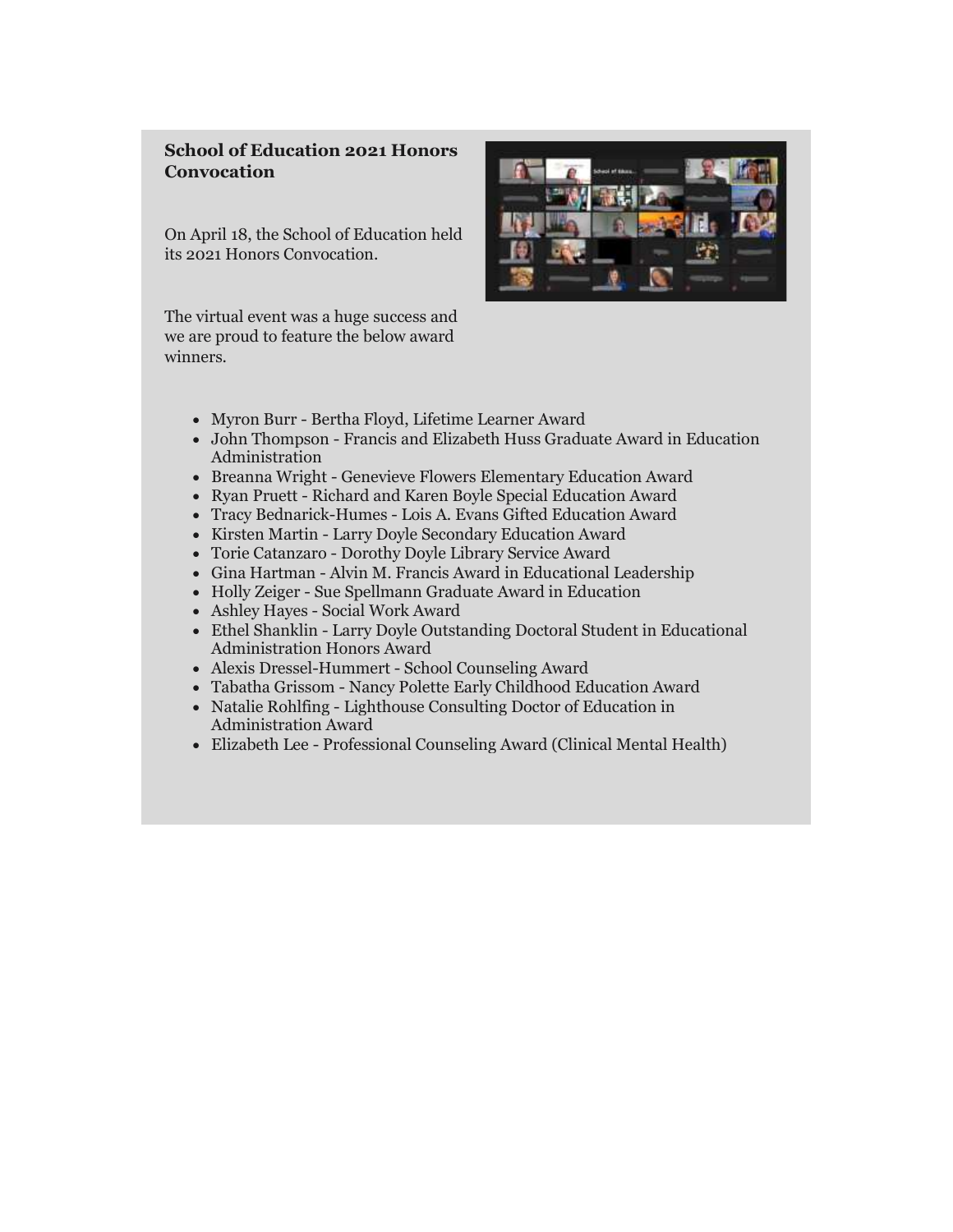

#### **Dr. Howard Fields III Publishes Book,**  *How to Achieve Educational Equity*

At the April 26 School of Education - Diversity, Equity, and Inclusion (SOE-DEI) Committee meeting, Dr. Howard Fields III presented information about his recently self-published book *How to Achieve Educational Equity.*

Dr. Howard Fields III is the co-founder of **[Black](http://r20.rs6.net/tn.jsp?f=001kmkT15KdcAopYr-uanhYVQZTY6htYZt0EcfoxlaLtAMBRYSqnI2XL1u2Bw844MzArHUi7iUKNciEVWrCdfz_ranjtoBAsZBJn0gioljliAMIvZR-mUPkVbOqhDi9-ncVdM9BOAYQTm0=&c=k8ZcFZc9ZpGstgbUBinBLYlEjhFFabAsxUA1UjAKxcjiwLe77xLTVQ==&ch=F5n9lkHiD9vyRU3KJVEV_TswCy2P2Ej7xlWdWMSqFnpeYAhrcf-qNA==)  [Males in Education St. Louis](http://r20.rs6.net/tn.jsp?f=001kmkT15KdcAopYr-uanhYVQZTY6htYZt0EcfoxlaLtAMBRYSqnI2XL1u2Bw844MzArHUi7iUKNciEVWrCdfz_ranjtoBAsZBJn0gioljliAMIvZR-mUPkVbOqhDi9-ncVdM9BOAYQTm0=&c=k8ZcFZc9ZpGstgbUBinBLYlEjhFFabAsxUA1UjAKxcjiwLe77xLTVQ==&ch=F5n9lkHiD9vyRU3KJVEV_TswCy2P2Ej7xlWdWMSqFnpeYAhrcf-qNA==)**, a local district

leader, and adjunct instructor for the School of Education.

After the release, *How to Achieve Educational Equity,* was **the #1 New Release Book** on Amazon in the **Education Administration category** and the **Education Reform & Policy category.**

You can visit any of the following three vendors to purchase a copy:

- **[Amazon](http://r20.rs6.net/tn.jsp?f=001kmkT15KdcAopYr-uanhYVQZTY6htYZt0EcfoxlaLtAMBRYSqnI2XL1u2Bw844MzAxjCqKbEXQg36QwVLMTMLIquokbmz-Dh66JYUp7z8zIQk0SPnUP1N5rKiCu0BgmwyMl0UjqpX3PNo1de2ElXCBEeAMD3_NrWZ73UafuLefJcACIiMzeu_o10zToEEAJzLZm86B4dplM4dlpI5LYP7U6b0ukahZxKpE7A3iUssH-DgEc-8tPBZgU9Ai6FEdKw0kXQVMNGB5-5WvlntkgE5iZGDKyZC_M5tw6n0jIEjeQjXUJO1-kasY5PbFL0KS-U-qO7Cwsgmyqr3A-kqkANPKSMrJa5sMAPZ5wdiWUSUQiGuSTqGt7b1w0LgBxfeq8HsULSlTo-CqHqiAlL25yXbFOUyhkGVZqTZsdPSlpBV53QT94HHXZ2zBB6xJXDf5aehjVJFQ94cIkF0RL6O_exbjXjOYujPb8n3vF1pMG1k4IewUG0guxt3vxr7tt1YdaWB_5XJOQKWQb-7epVxhvxWnDnlunW-JHLJDGjHjAZ9_SnESoTrGvwrhkwHMkC2xsErXaIhhQSi5FenFcPfsMk3mHdTS3q7NB58Q89elR2R-oNaHlJIaZa1DX-ubrkec8rEaQ4YoKTEZuEOJSfBErJtZHBv2iB62hwAMrl_9HRxwD5_b4f4426nCEiDceT1aIkrW58odOpo14nDmE1WKBvw4Q==&c=k8ZcFZc9ZpGstgbUBinBLYlEjhFFabAsxUA1UjAKxcjiwLe77xLTVQ==&ch=F5n9lkHiD9vyRU3KJVEV_TswCy2P2Ej7xlWdWMSqFnpeYAhrcf-qNA==)**
- **[Barnes and Noble](http://r20.rs6.net/tn.jsp?f=001kmkT15KdcAopYr-uanhYVQZTY6htYZt0EcfoxlaLtAMBRYSqnI2XL1u2Bw844MzABMFtH2gcX7ulcjoTcDDTdMzjuhP2EhWDW11vRkCODTj_HMkLSGZ9y3Zibc32FfmOkDOp6Isvz96eeb9fhnUrYqfE40QnRedL52F9KNnhfgpGP0CXR_cB6O2JeSe6giMszRLqgnqT8_AoSOUiKn2P5vaSexFBrCdi2uJKxCMQLAZA8krvnxlqUh3w7g4AsXO_hadYRoB3pPaJKWldcfiWHTt8t2BJ9RrvLotwBGjmz1EV_KZTniujaIci6RFpPvmc7cxEoIOsojYMjJbOg_4ddhvnfvorHAGuj5dGM56Sd3hHmBv9s810TotFHVSnOnjZSeqP7Qi7QmQz9YDj0n5cdlx9dXUrWbhMzYYFphpeu8-l4i_CdaoHU5iGe_XIAskhGE_iRfuzpmzQRQGFVwXBqQi5NBa8LdgQIbNjjDwJo67_8E4I6NV3arRgWA1JfHizIapAnQ5c82uOvjdJrLOpx6ljm9s61XNTNofSnWrTP6udW7KslE0PzSi-2kATbTVc-DrHoAYCB5rPxyLTI42Evim1ReF5QMfQZqr0oTbAT0XlnXLLQLI6q_DoaNRfsr1jSN5-_RofSZ6Wi5kw8A1SPw3jt-u_NhBBIrQnfe0c15f7WFEiKMgYHMGYpdZphe4pIyHtc-ZexW4HfUZ7ER27SxvtIx2GsWzHbkIJSqyi2SdzwNtV8mxI1E7mgvLU2uBpimA3JGrv2kx5SbdxFb4HN9LK_L_MIxZCNcjWQGHpBD-ngD4JAfSJo7s9Nnd-UVbm7guIFDb6Brg=&c=k8ZcFZc9ZpGstgbUBinBLYlEjhFFabAsxUA1UjAKxcjiwLe77xLTVQ==&ch=F5n9lkHiD9vyRU3KJVEV_TswCy2P2Ej7xlWdWMSqFnpeYAhrcf-qNA==)**
- **[EyeSeeMe](http://r20.rs6.net/tn.jsp?f=001kmkT15KdcAopYr-uanhYVQZTY6htYZt0EcfoxlaLtAMBRYSqnI2XL1u2Bw844MzAiIv30oat6yYJYKMMDOegXYoU2xcQtWKlPzpqBTF3O1xd3LslgDHdYF9aemaPGxmqv9oP7pzO1dSaQN9PHDvo_xw8iIywYu_K96nvWf169z6Hhs_twZ8d3ezj4JuKpIInNkWs8KGPpyBNJ_KT4mBIaSdkO471Vsl-UqiqTPstWk23SnMbLQJp9yDFxuSILgY-B5izdJjIki-5q7PrX7rOxqHMrEqw6ZAnjurFir60Dh9-G1lTvj4OVz3eP9AbfCXekTwOsfW7HnY5EYvkWiV29UKFM_NfeOA6syzXNBlqFVvo9y60-DPt4FyT_89ay1nbxBmqsWkirZPKw5z-Ci75RF4Oapk7BhsrHjdH1UarnwFFu81kCh0TiaTwF-QYvFGKiQieg2OWZ3UrJqxy9nIDefltgcQZpLZk-LJ6hB5lS8a6E_BZ_FhsMvbKzWNbBN-KXs_hTme_H22j7_79QCr4oGF9qgA4n4euLLe44IFccW4BhNHQBBdsJ7-MViCt41g_sQ69pHAig6m22gRdiav8l07SyPZYyK1oW-xsLTh5evc1QAS7e_yczBYa00lKaFMCLM7_JtqL-DYScYJZxcfEgLrjRqOf94JYtZYsGBHRfg8htX6ZiX9Jv4a1P3QFF0NCNO9EzaC589uIxCIIB9FVUdl_Fhzab9Uuz3iGNLRWNjLgYMxMhzn8KZd6qNDYXUizQYrhwM62rqBncJ9Pq-QAYgg8pwtuFzyseunLDNwwt6dVxONSJ4e8_f2WnCOdQlAp7YsXWARsvNAUl6168NFnsA==&c=k8ZcFZc9ZpGstgbUBinBLYlEjhFFabAsxUA1UjAKxcjiwLe77xLTVQ==&ch=F5n9lkHiD9vyRU3KJVEV_TswCy2P2Ej7xlWdWMSqFnpeYAhrcf-qNA==)**



Dr. Tammy Moore participated in a book signing for Dr. Fields's book, *How to Achieve Educational Equity* this past Saturday. The event was held



There will be another book signing on May 19 at The Novel Neighbor. We hope to see many in attendance!

**May 19, 2021 The Novel Neighbor**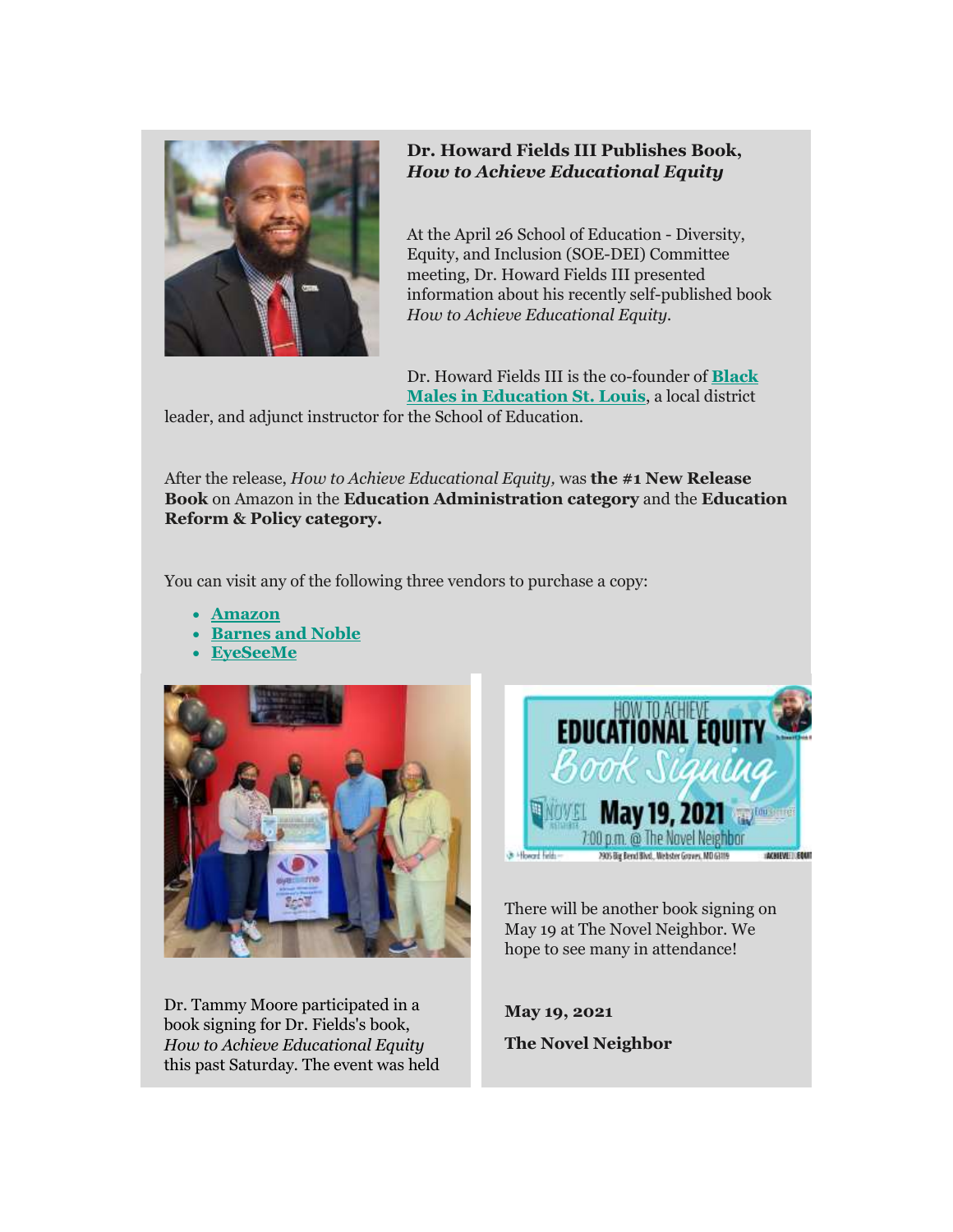at Eye See Me bookstore and many educators and district leaders attended with their books in hand to be signed by Dr. Fields III.

**7905 Big Bend Blvd. Webster Groves, MO 63119**

#### **The School of Education Creates New Career Services Database**

"I know you communicate and have great relations with so many professionals in the educational field, and I was wondering if you could keep me in mind if you hear of any teaching positions."

"We are looking for more education staff to serve our students and our community."

"My wife and I are currently looking for a student or recent graduate with a passion for early childhood development that is interested in gaining field experience through a part-time paid nanny position."

As you see above, students and community members often seek guidance about job opportunities, potential applicants, and career resources. Lindenwood University's Career Services and Web Content partnered with Dr. Vanessa Vandergraaf to create a platform specifically for the School of Education. The platform provides more visibility of job opportunities nationwide. The platform is an external feed that links from Lindenwood University's career database, Handshake, to offer students and community members an efficient way to connect and contribute towards their success. Lindenwood University's Career Services systemizes all job opportunities and maintains a relevant record of requisitions. **[Check out the new platform here.](http://r20.rs6.net/tn.jsp?f=001kmkT15KdcAopYr-uanhYVQZTY6htYZt0EcfoxlaLtAMBRYSqnI2XL1u2Bw844MzA5-HsDWujs6obD-YbDwVCQsvVs7i75TYbKEfzDSj13ZO_VGo0gmC7lyGurPRMemIwskK4k0RdYN71D6kwLLeXv9pSjcF2tOm-DgVV2PwUcE2z0zFsYAHsZDpc5TVwevaSl4Mbp9atjoS73Q-utLxszfH85MGpCE_H7Aist9Dilt5lQee9__tA4g==&c=k8ZcFZc9ZpGstgbUBinBLYlEjhFFabAsxUA1UjAKxcjiwLe77xLTVQ==&ch=F5n9lkHiD9vyRU3KJVEV_TswCy2P2Ej7xlWdWMSqFnpeYAhrcf-qNA==)**

#### **Drs. Ralston and Nasser Receive a 2021 Assessment Champion Award**

Congratulations to Dr. Janette Ralston - Director for Field and Clinical Experiences, and Dr. Mitch Nasser - Assistant Professor, who have been selected to receive a **2021 Assessment Champion Award.** 

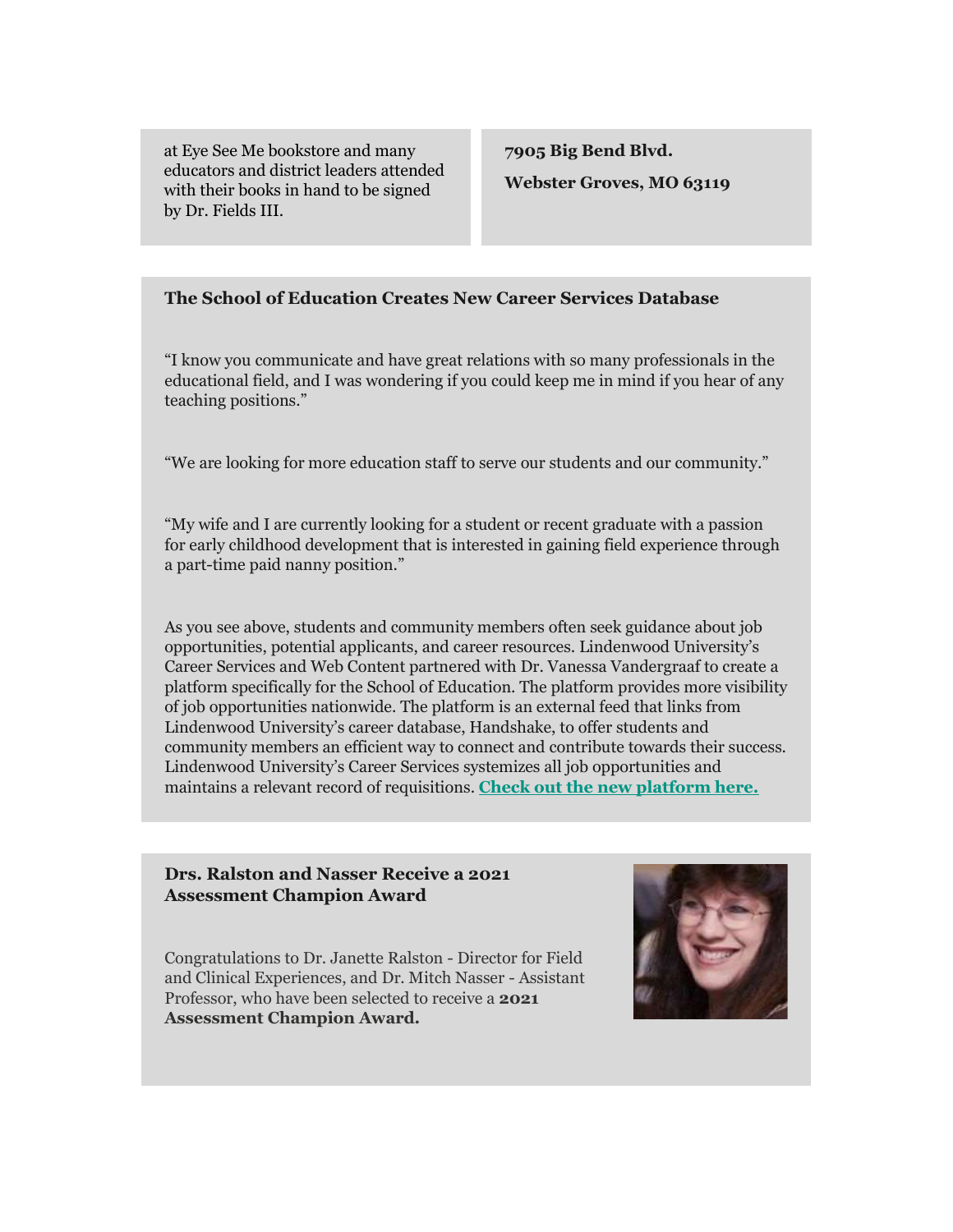This award recognizes significant contributions to assessment, planning, and continuous improvement at Lindenwood University. The Assessment Champion Award was implemented in 2016. Since then, 34 colleagues have been recognized with this award.



Drs. Nasser and Ralston will be honored at the virtual 2021 Assessment and Planning Summit on May 13.

Congratulations to you both!

## **Curriculum & Instruction**



#### **Alumna Finds Innovative Ways to Teach Public Speaking**

Katie Gierer, Lindenwood and LindenTeach alumna, teaches a Public Speaking class at Marquette High School. She was in need of a captive audience for her high school students with the storytelling assignment they were given. Dr. Aldridge connected Katie to Jenna Parrish and her Lindenwood Student Teacher, Connor Mead, at Peine Ridge Elementary in the Wentzville School district, over 50 miles away. Using video technology, the high school students in Alton, IL were able to practice their storytelling to a group of 2nd graders in Wentzville. It was a hit!

#### **Missouri Content Exams (MOCA) Study Groups**

Test anxiety and the lack of support for how to study for assessments are real things students face each semester in teacher education programs. One way to help combat these fears and needs is to have a study group of peers surround you. To help facilitate this, the Advising, Retention, and Certification Center in the School of Education (ARCC-SOE) with the help of the Student and Academic Support Services (SASS) office at Lindenwood University came to the rescue by providing a student-led study session for some of the MoCA assessments.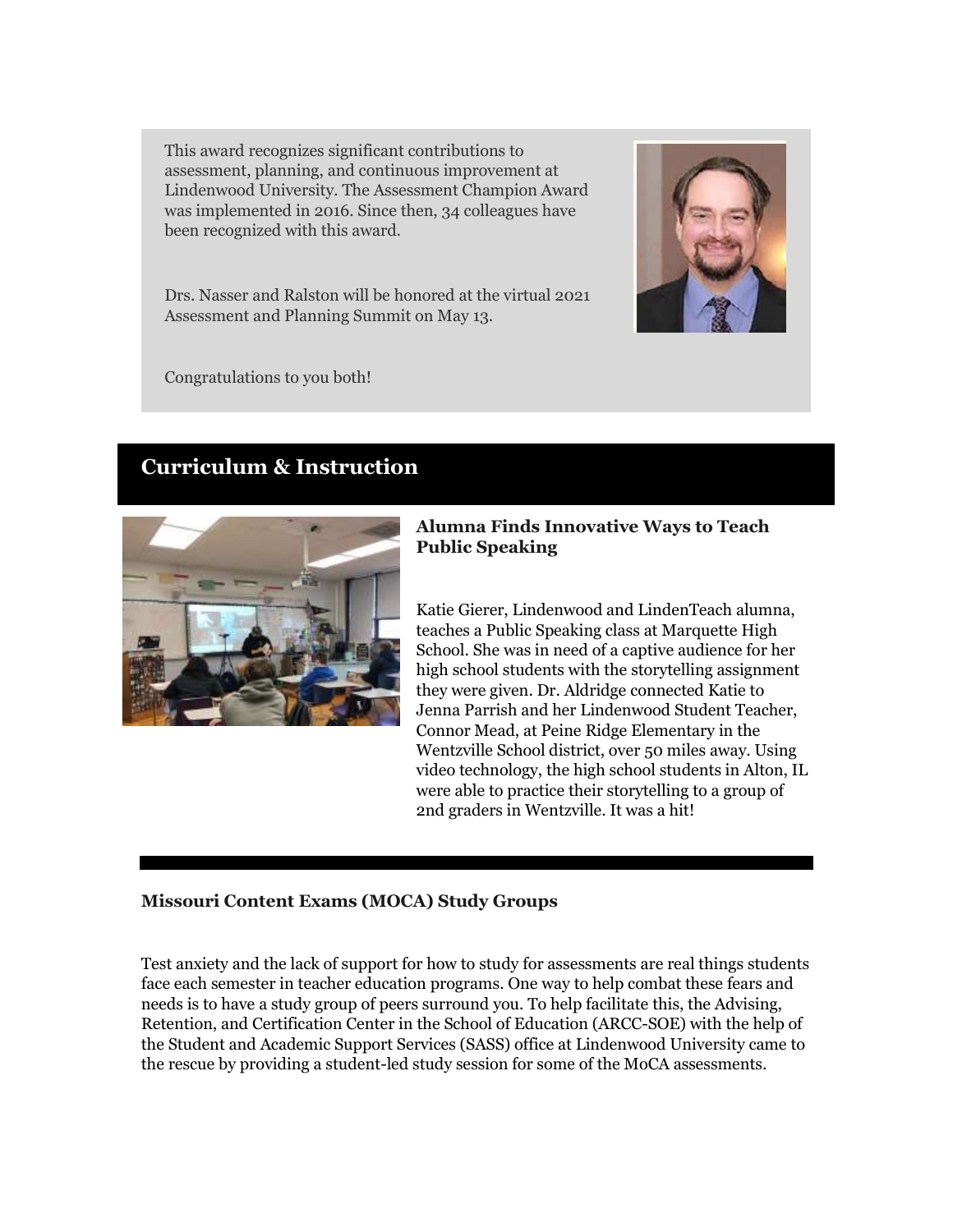



**Middle School MoCA Session March 25**

**Business 9- 12 MoCA Session March 30 MoCA Session April 6**

The Middle School alumni, current students who have passed the assessment, and faculty showed up excited to connect with students and encourage them on the different sections. The students enjoyed a presentation on test taking tips from SASS and next moved into breakout rooms to discuss their specific content area. Each content area was represented and shared encouraging messages, study habits, and promises to connect in the next few weeks to review material together. Faculty and current students who had taken the MoCA were able to provide support and mentorship.

The Business 9- 12 MoCA session was filled with amazing individuals from the School of Business, SASS office, and SOE to encourage and support students as they go to take this assessment. SASS presented and students were able to ask questions from alumni and current students who passed the assessment. The Economic Education Center at Lindenwood School of Education also shared some helpful information and encouraged students to reach out to them since muchof the assessment is financial or economics related. Dr. Ferrarini and Dr. Black encouraged students to visit the center to review materials and receive assistance. An alumni shared which flashcards they purchased that they found helpful. Support was in abundance!

**Elementary Education** 

A large group of students came to the Elementary Education MoCA study session on April 6. Mrs. Cam Newman presented about the Language Arts section. A study guide and presentation reviewing the specifics of this section were provided. Mrs. Newman graciously offered her time in the future, as well. Mrs. Chrissy Sachs presented some of the specific questions from the Pearson website and showcased the assessment changes that are coming Fall 2021. A student volunteer is keeping the group connected for future discussions about the next study group.

**Student Teachers Hired for 2021-2022 School Year**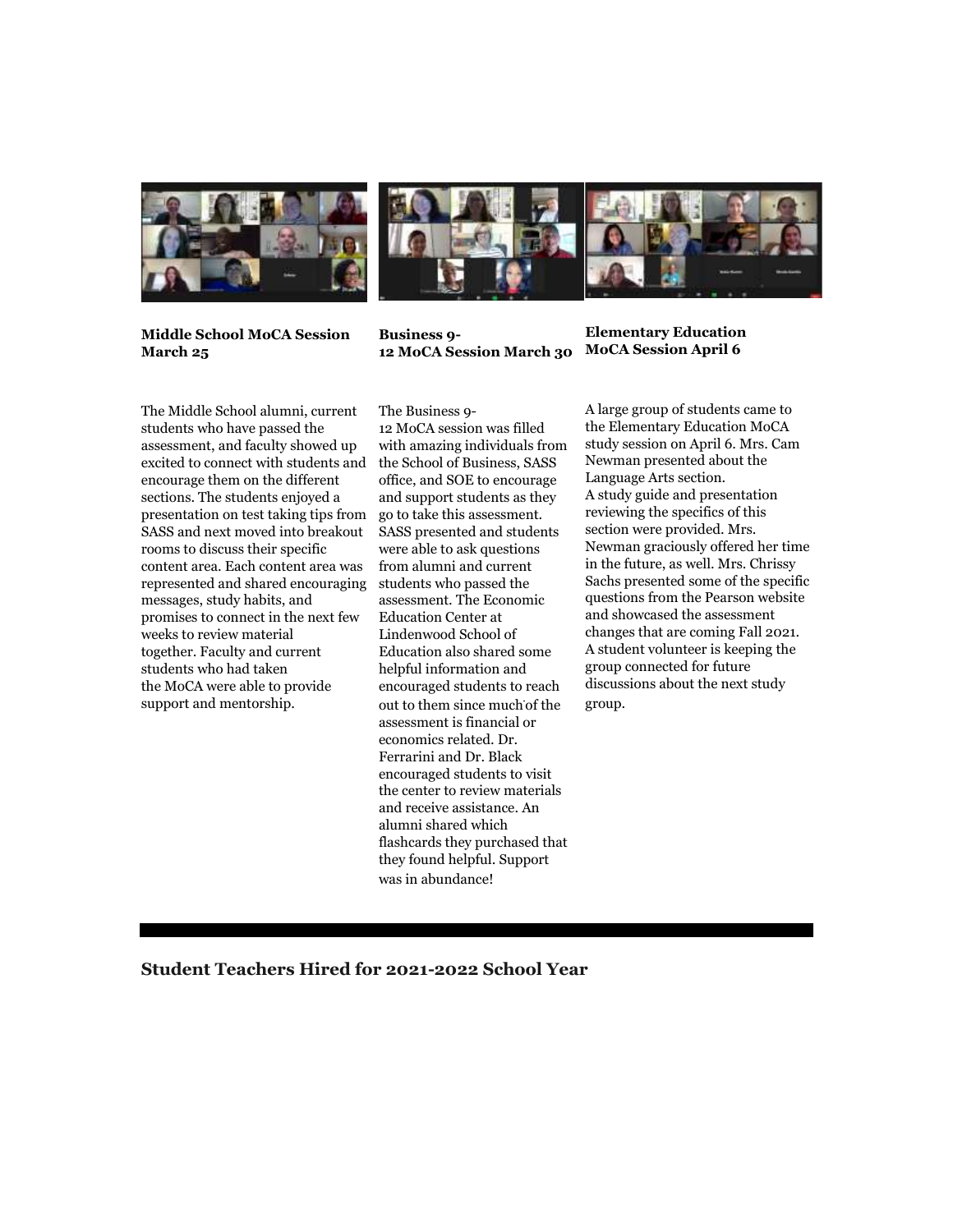

Congratulations to Breanna! Breanna is finishing up her student teaching this semester, and was just hired to teach third grade at Monroe Elementary in the City of St Charles School District for next school year.



Congrats Anna! Anna will be teaching first grade at Central Elementary in the Francis Howell School District.

## **Educational Leadership**



#### **Lindenwood Alum Hired as Principal**

The Rockwood Board of Education has officially approved Joshua Walz to be the Principal of Woerther Elementary. Dr. Walz received his Master's in Educational Administration at Lindenwood University. Congratulations to Dr. Walz and best of luck to you in your new position!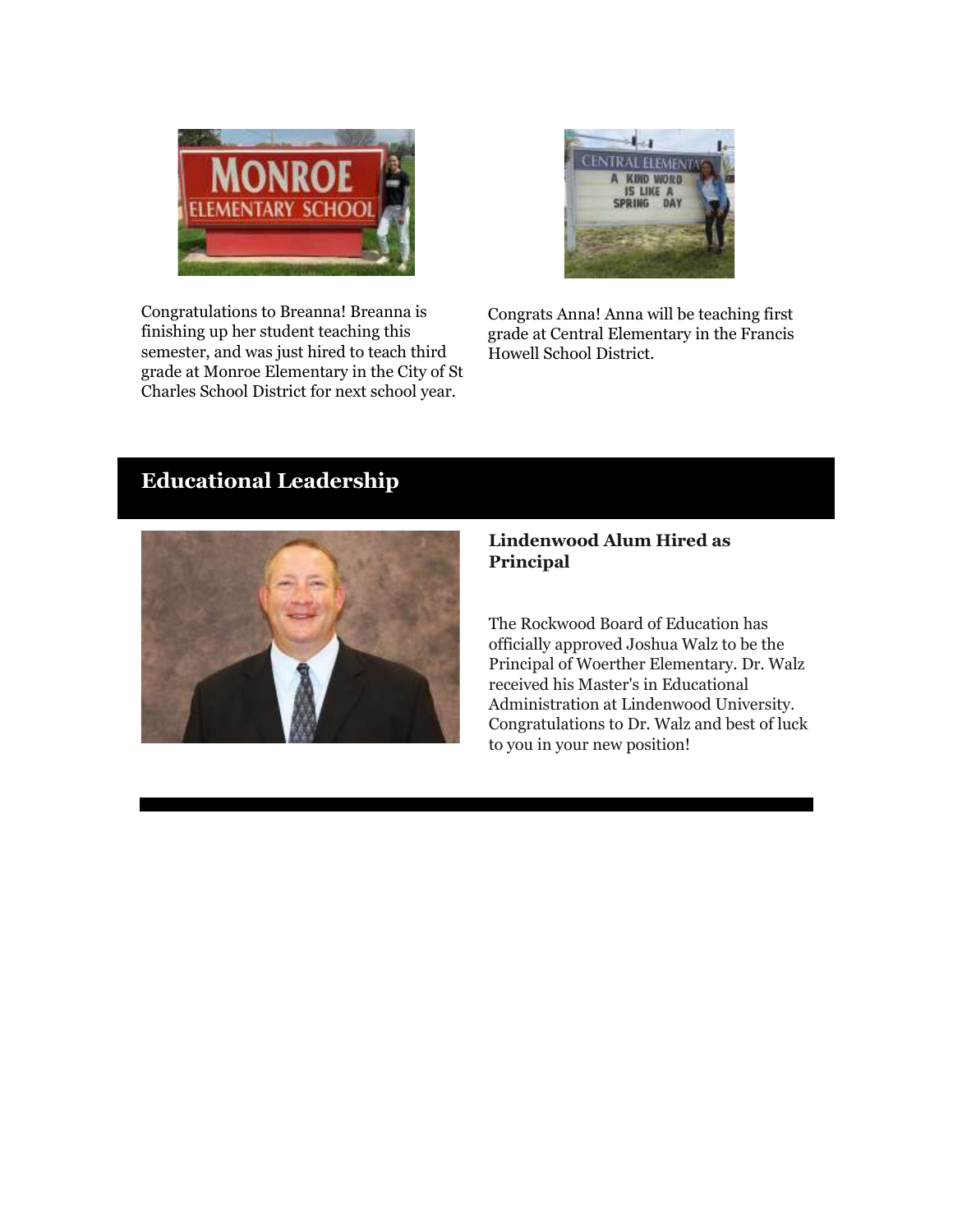#### **Educational Leadership Spotlight on Adjunct Instructor**

In an effort to help our readers get to know our faculty and adjuncts working in Educational Leadership, we will be spotlighting a member of our team each month. This month, our Spotlight falls on **Shawn Poyser.**

"I came to Lindenwood as a Specialist student. Dr. Terry Reid was instrumental in my recruitment, along with many others in southwest Missouri. My research interests are the 4 day week, and anything to do with leadership, and teacher recruitment and retention. My current job as a superintendent most certainly prepares me for an adjunct teaching position. In a school with 1,200 kids, I am involved in everything!



My motivation comes from wanting to do what is best for the district and kids. I am a big fan of John Maxwell and Servant Leadership. I tell my staff all the time, WE (bus drivers, cooks, teachers, everyone in the district), we have the most important job in the world!

I love the interaction with students. That's the worst part of being a superintendent: I lose daily contact with kids. They are much more enjoyable to be around than the adults! :) It is another reason I have coached youth sports every year since I stepped down from head basketball in 2012. I love that connection. It reminds me of why I do this job.

The students at Lindenwood have been motivated and very flexible. I have met so many bright young folks wanting to be district leaders. On many occasions I have helped graduating students land their first administrative position.

As I mentioned before, I love anything by John Maxwell. I really enjoy sports, so biographies on coaches and players is something I like to read as well. My favorite of all-time is *Undaunted Courage* by Stephen Ambrose. It's about the Lewis and Clark expedition.

My wife, Laurie, just completed her Master's in December from Lindenwood. She teaches Elementary Title Math, although is likely headed back to the classroom. She misses the daily contact with a class. This is her 19th year in education. We have an eighth grader, Shane, who is involved in football, basketball, and baseball. He keeps us hopping! We have three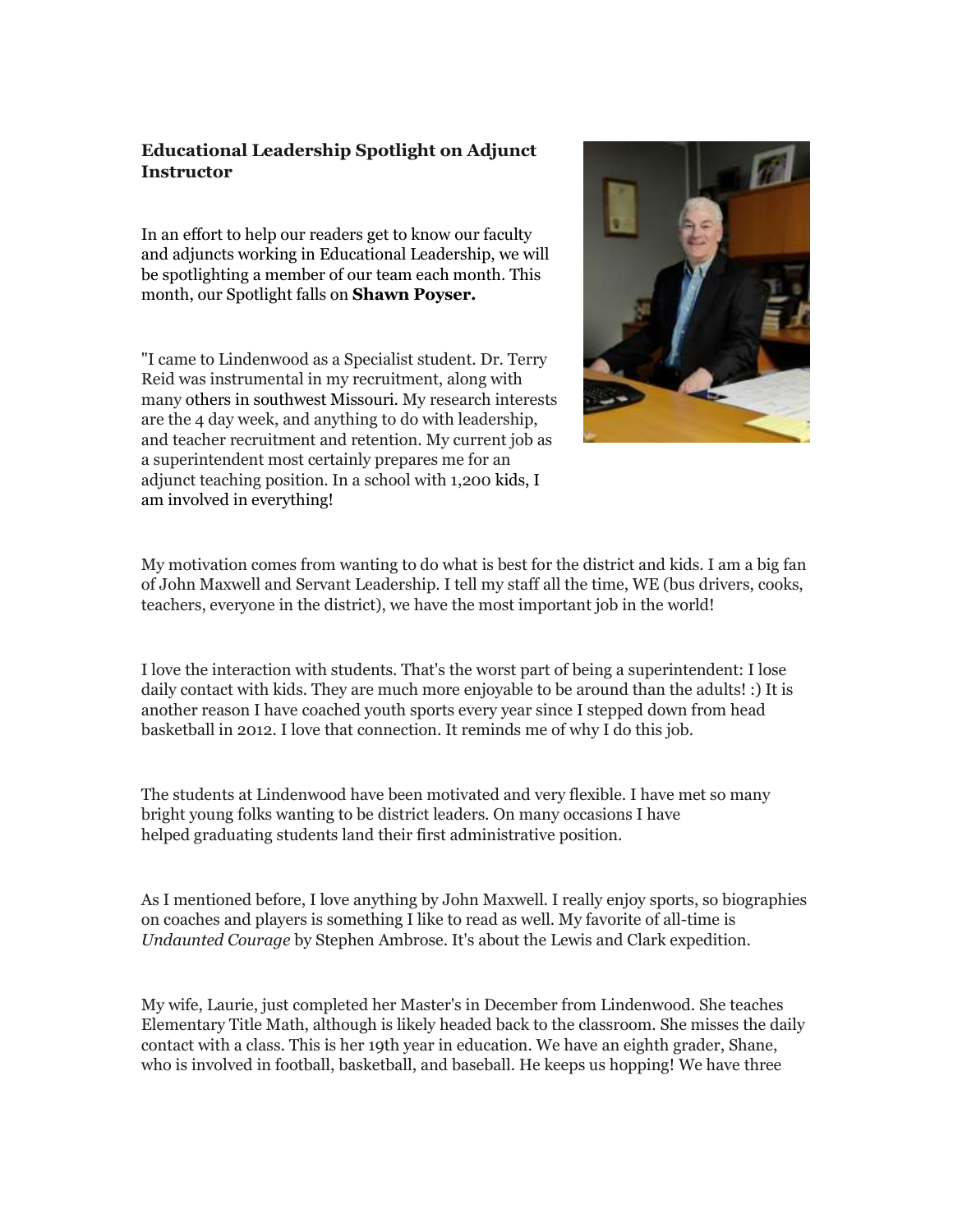older children: Jessica, Erica, and Curtis. The girls married two of my former players, which is pretty neat. Jessica has the sweetest little four-year-old girl, Winnie. Erica has a two-yearold boy, Buddy IV (we call him B), and is about to have another boy, Lincoln, who could be here any day!

Education is very important to our family. Laurie is only one of five siblings to graduate high school, let alone college! She is from a Ruby Payne family, if you will, a single parent. My Dad, an old cowboy, raised my sister and I by himself. I am the first from my family to graduate college.

I appreciate the opportunity to work for Lindenwood. I feel they have given me so much, it is nice to try and give some back myself."

#### **Dr. Lynda Leavitt Collaborates with RSA in Recent Publication**

Dr. Lynda Leavitt, Royal Society for Arts (RSA) Fellow, participated in an international collaboration to create the recent publication, *An Opportunity to Reimagine Learning*. Many themes are discussed including: Solving Complex Problems Where There is no Predictable Solution; Access, Inclusive, Difference, Universality; and Education: Purpose and Context. A link to the publication is below.



Congrats to Dr. Leavitt and the team at RSA!

#### **[An Opportunity to Reimagine Learning -](http://r20.rs6.net/tn.jsp?f=001kmkT15KdcAopYr-uanhYVQZTY6htYZt0EcfoxlaLtAMBRYSqnI2XL1u2Bw844MzAylX5i-6FxPw1TklNooKgs_UrxV1msu3A-ijnq2kOiT7B3xOgejttP1s1_xH75Zntu35xRvxf5O5F7fa2hziw8PQoVqxhrkhFvF0lJjkgjHGnZyQZT4BSK13c09ARR2qmUNSTMqLDYg4TYNfFunHXttHtOb2CGzgxDR5dySSCRxw=&c=k8ZcFZc9ZpGstgbUBinBLYlEjhFFabAsxUA1UjAKxcjiwLe77xLTVQ==&ch=F5n9lkHiD9vyRU3KJVEV_TswCy2P2Ej7xlWdWMSqFnpeYAhrcf-qNA==) Pandemic Catalyst (zoecamper.com)**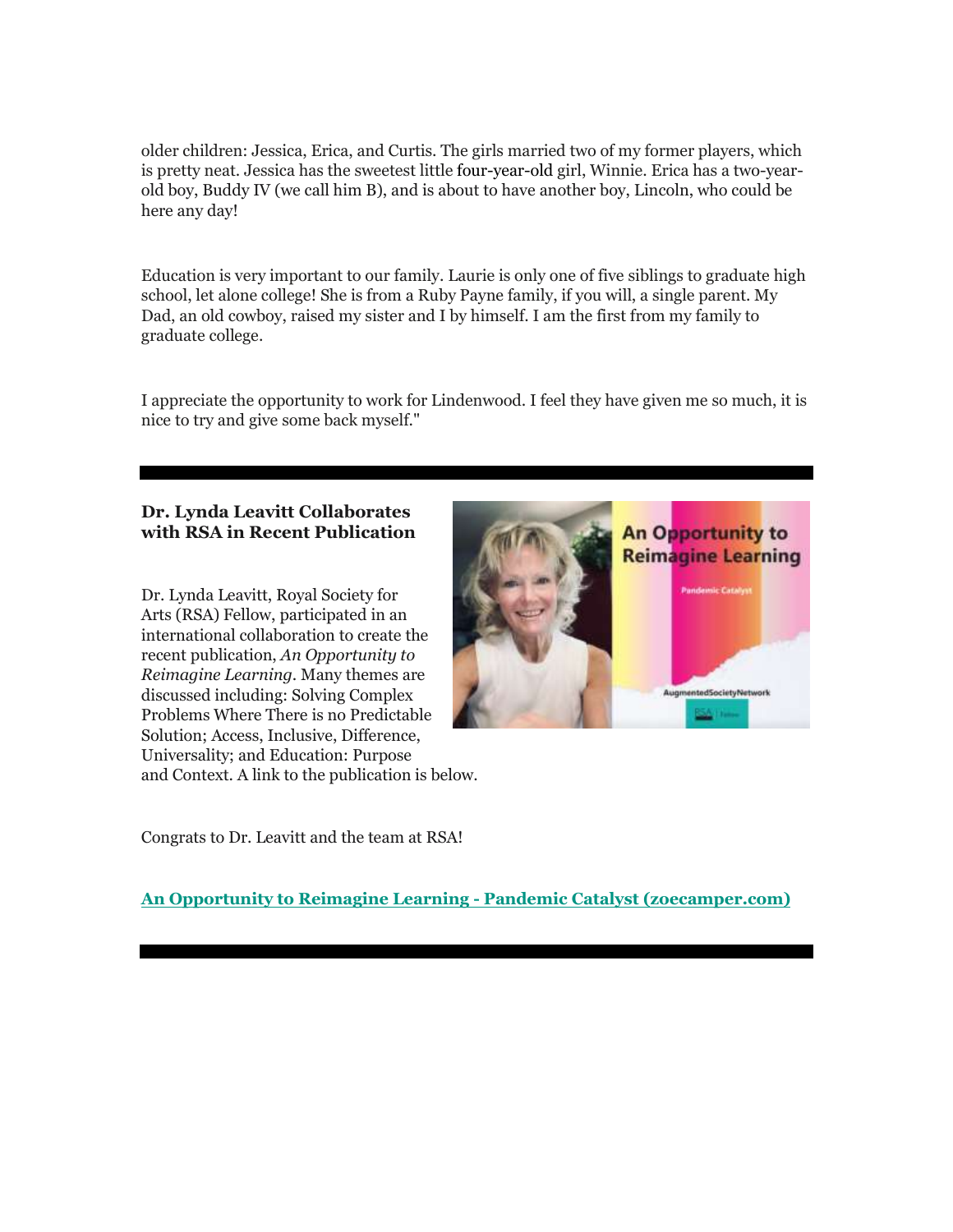#### **Dr. Merica Clinkenbeard, Lindenwood Doctoral Graduate, Will Serve as Director of English Language Learning**

Dr. Merica Clinkenbeard, the current instructional specialist for migrant and English learners with the Agency for Teaching, Leading and Learning at Missouri State University, will serve as the next director of English language learning for Springfield Public Schools. More information can be found at the below link. Congratulations to Dr. Clinkenbeard!



#### **[SPS Announces New District Leaders for 2021-2022 School Year](http://r20.rs6.net/tn.jsp?f=001kmkT15KdcAopYr-uanhYVQZTY6htYZt0EcfoxlaLtAMBRYSqnI2XL1u2Bw844MzABu8KMN2ERw0HqXjrdxm1KwcBV7Fi8aW9vdzrrJlEVqEP45-vDJR63Eaigf4dzYMyDVDcbfsN3uJShLv4udzo-d1-s53i1r1VO6hvGBKQoX01c2Mm1hMOB3-hSIl53DG6dC9lBi1AzNrz5SF9Diiy8fGEaPrvOsVXJ7-OE-CLcbQTJD4qHBzuMigf2h_hxuRKAT66lj36dp-NRKCmqZX2YxPX81SxNpJVWgwd1P0Ld90dwzloJu63F45ArDtYjSrgMQ_o-Vv-pCkokXy9At8AQLryQIn5qnErnyja8xpmzX8-Yv8ei3JVUw==&c=k8ZcFZc9ZpGstgbUBinBLYlEjhFFabAsxUA1UjAKxcjiwLe77xLTVQ==&ch=F5n9lkHiD9vyRU3KJVEV_TswCy2P2Ej7xlWdWMSqFnpeYAhrcf-qNA==)**

#### **Dr. Mitch Nasser Hosts Dissertation Support Zoom Meetings**

Dr. Mitch Nasser, Assistant Professor in Educational Leadership, is hosting a Zoom meeting for dissertation support. Any students who are currently enrolled in, or completed Capstone courses (I, II, III, and Experience), are encouraged to attend.

#### **May 14: 12:00pm-1:00pm**

#### **[Join Zoom Meeting](http://r20.rs6.net/tn.jsp?f=001kmkT15KdcAopYr-uanhYVQZTY6htYZt0EcfoxlaLtAMBRYSqnI2XL9Ifejmy9NR1rVgtnhUqUHQL2Me5uDr-NF3aXQUv0ZwK1DSEZK4yhN8dMW95aNYvfAD-90RLPA8aQT5s8PKYKie9zG1XZHELbEkRD_6M-3wdOfGDhzhOfD0_dUuwLoD0rW-Drs7LHEqKkPvpcWoMDgDAWTU0UYD3raAVyc-QIaBa&c=k8ZcFZc9ZpGstgbUBinBLYlEjhFFabAsxUA1UjAKxcjiwLe77xLTVQ==&ch=F5n9lkHiD9vyRU3KJVEV_TswCy2P2Ej7xlWdWMSqFnpeYAhrcf-qNA==)**

Meeting ID: 898 7583 6335

Passcode: g3KNw5

#### **Sign Up for Comprehensive Exams**

The Comprehensive Exams for the Ed.D. program for all campuses will be held online via Canvas this summer. If students will finish ALL of their coursework, other than Capstone III, by the end of the summer 2021 semester, they need to sign up for the Comprehensive Exam by writing Dr. Robyne Elder, at **[relder@lindenwood.edu](mailto:relder@lindenwood.edu)**. Students should check with their advisors to assure that all coursework is complete before signing up for the exam. In order to prepare for the exam, a study guide will be provided in early May and Dr. Elder will hold an online prep session in June as well (date and time TBD). Once students have signed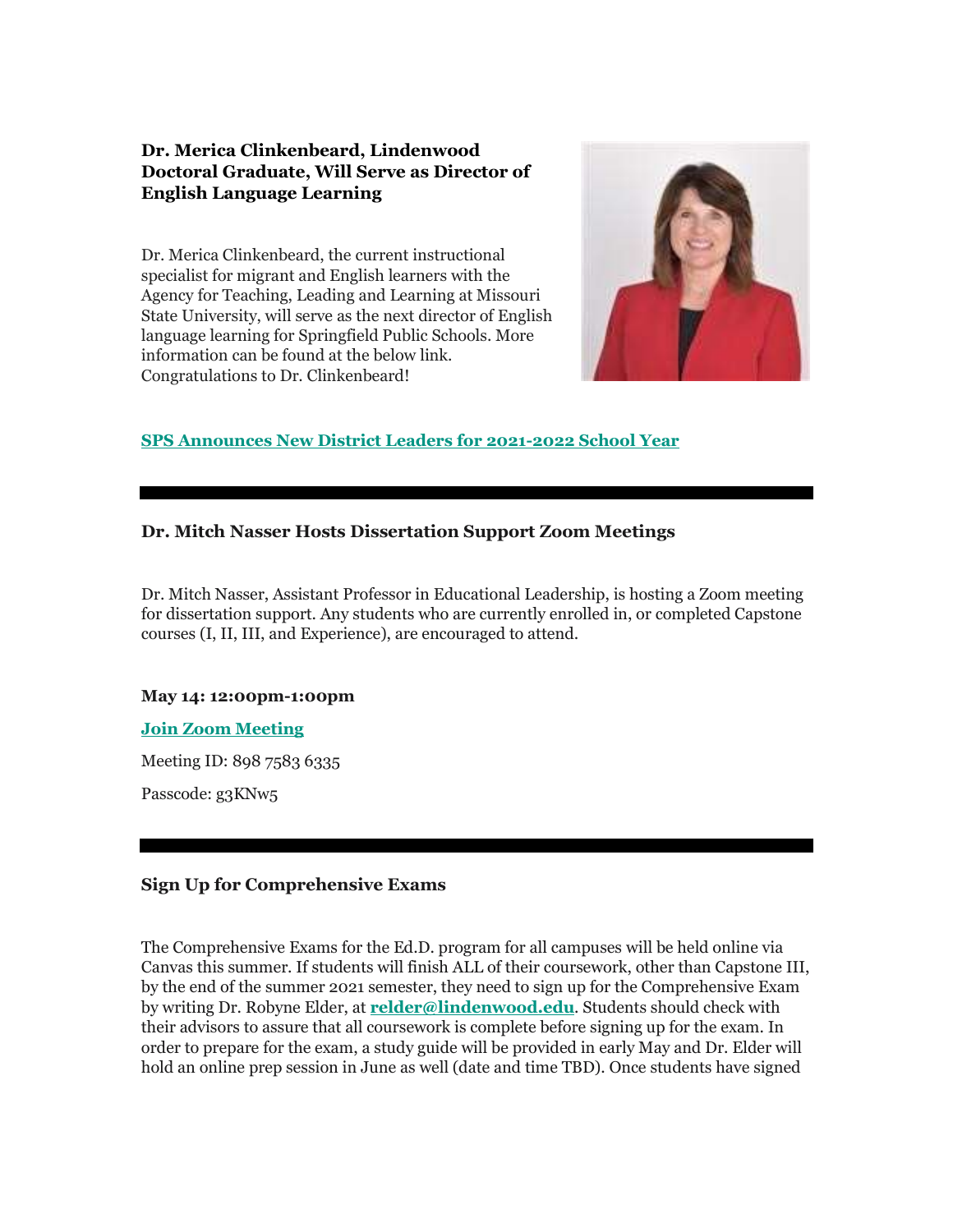up for the exam, they will be on the email list to receive information on the Comp Exam (specific information about the exam, study guide, prep session link, etc.). Please contact Dr. Elder with any questions.

### **Human Services**

#### **Dr. Agata Freedle Shares Manuscript on Pregnancy Loss Research**

We are pleased to share Dr. Agata Freedle's, manuscript entitled *"*The Impact of COVID-19 Pandemic on Women's Adjustment Following Pregnancy Loss: Brief Report" co-authored by Miller, M., Iyer, D.D., Hawkins, C., & Freedle, A



The manuscript is a brief report of a qualitative research study focused on the experiences of women who have experienced miscarriage or stillbirth during the COVID-19 pandemic, and it falls under the discipline of clinical mental health counseling. All

authors are part of Lindenwood's counseling program within the School of Education.

The manuscript discusses findings from a study that qualitatively explored women's experiences of pregnancy loss during the pandemic. Authors used thematic analysis to systematically analyze the data. Three themes emerged from the data: 1) Lack of in-person support, 2) Limited access to services, and 3) Emotional impact. Through their analysis and findings, they argue that the circumstances of the pandemic have further exacerbated women's feelings of loneliness and grief as any social support that has been previously accessible was restricted or removed.

**[Read the manuscript here!](http://r20.rs6.net/tn.jsp?f=001kmkT15KdcAopYr-uanhYVQZTY6htYZt0EcfoxlaLtAMBRYSqnI2XL1u2Bw844MzALELOUE1nX6jgQMIdM-ezUu5jQ6zdY-2UJxNFzuqcXWp4FTpU5TvbwOFuVjk2YK2I3bxxtUIVwywR_q66HflsUvrfLifNq8WAUaJGEPY-k3YEyAj_pXKGCY9JRCiN2bpasy_CZITyqC5fJY48DYJqWw==&c=k8ZcFZc9ZpGstgbUBinBLYlEjhFFabAsxUA1UjAKxcjiwLe77xLTVQ==&ch=F5n9lkHiD9vyRU3KJVEV_TswCy2P2Ej7xlWdWMSqFnpeYAhrcf-qNA==)**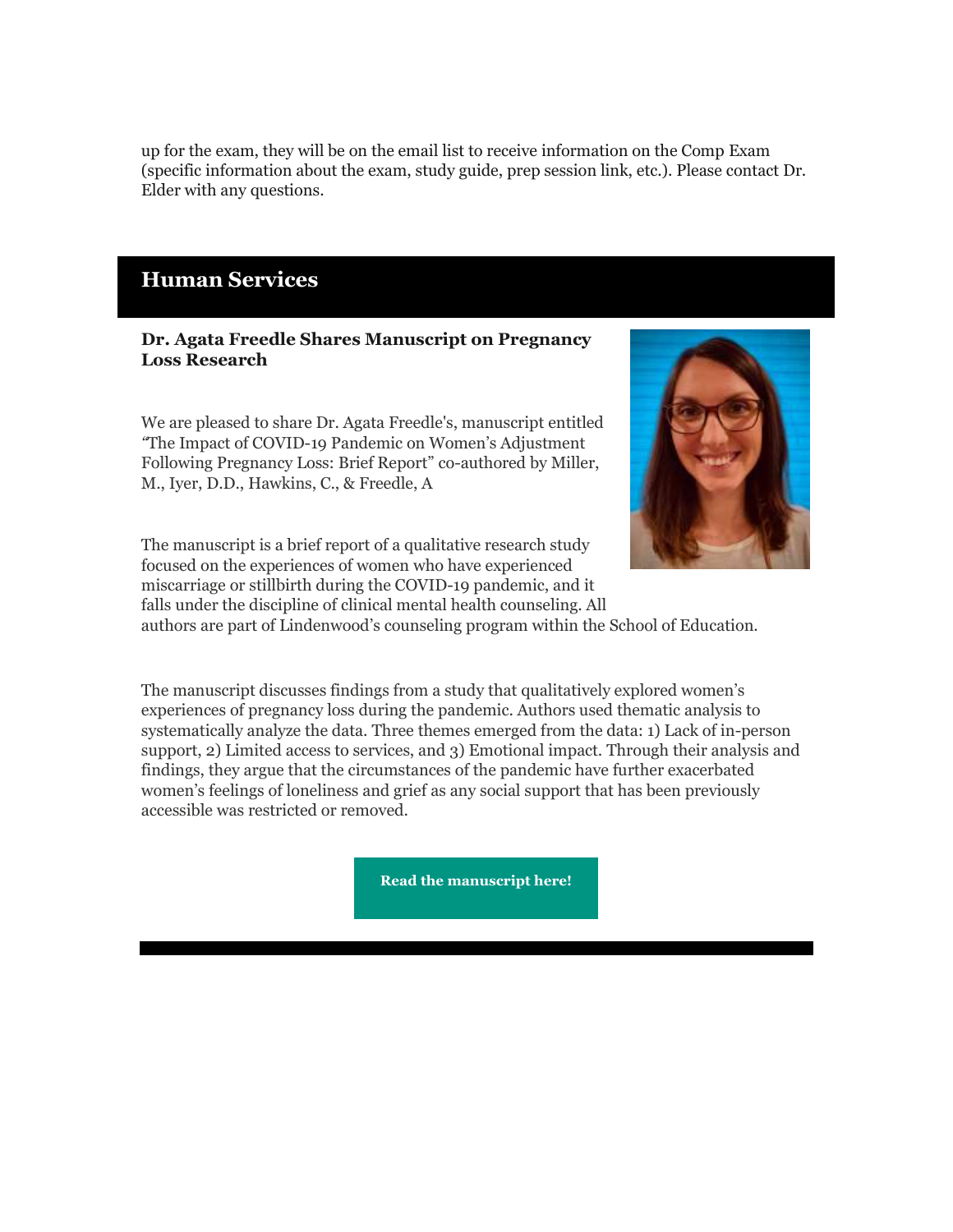

#### **Social Work Spreads the Word about Teaching Without Texts**

On April 25, Dr. Carla Mueller presented "Teaching Without Texts: A Venture into the Use of Digital Resources" at the 63<sup>rd</sup> Annual Conference of the Western Social Science Association. Participants were

social work educators teaching in the western U.S. One commented, "I had looked at OERs a couple of times but was truly struggling to find good resources. This presentation has inspired me to keep my search going."

After having presented social work's experience to conferences at Lindenwood, a bi-state regional teaching technology conference, and the State of Missouri OER Conference, information about this digital initiative has again been well-received. Drs. King and Mueller hope to continue to share their success by presenting at a national social work conference in November.

#### **New Babies in the School of Education**

Two faculty in the Human Services department, Drs. Agata Freedle and Maggie Pavone welcomed new babies into their families. Congratulations to them both!



**Professional Development Events in May**